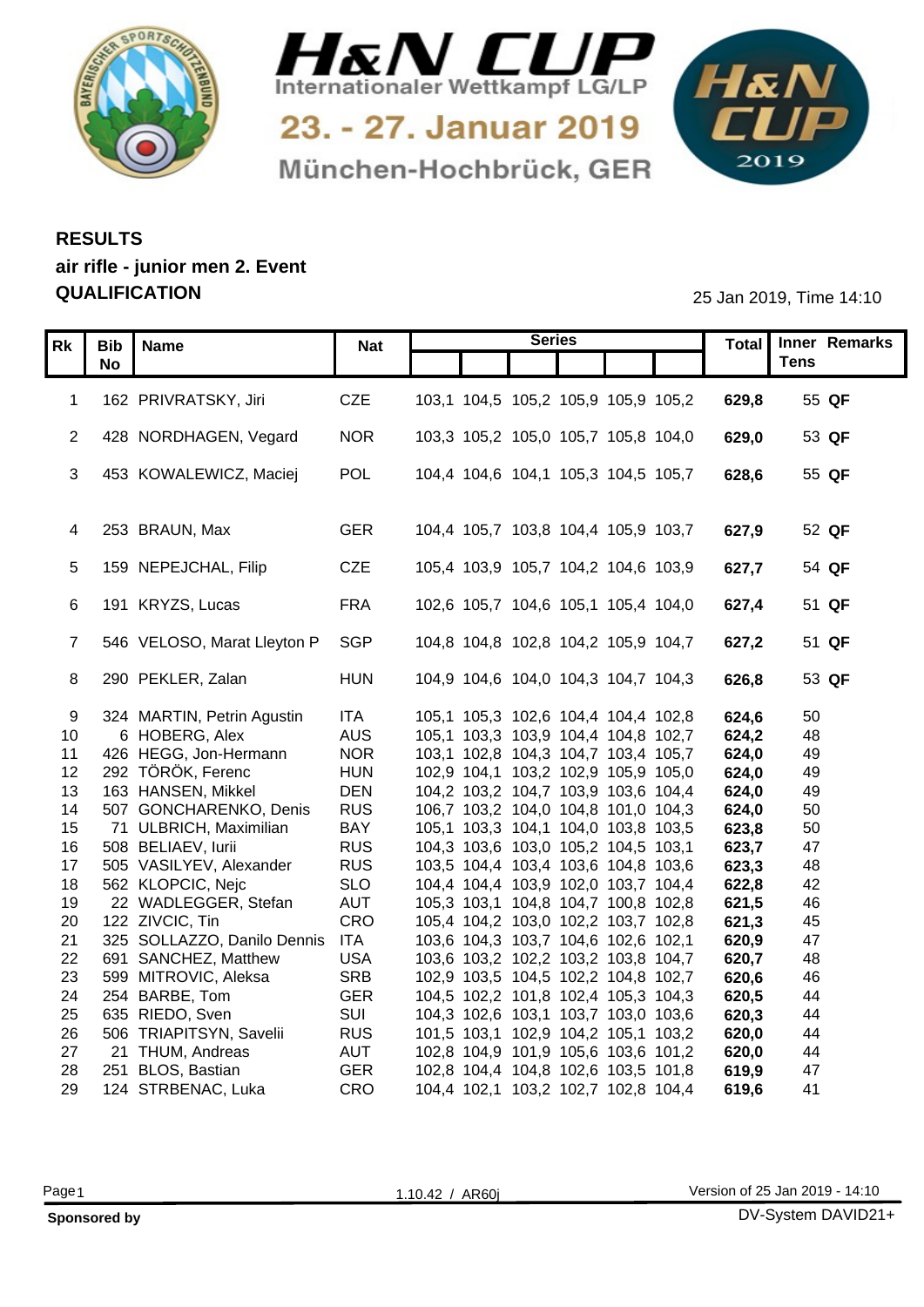



München-Hochbrück, GER

1&N 

## **RESULTS air rifle - junior men 2. Event QUALIFICATION** 25 Jan 2019, Time 14:10

|     | Rk   Bib   Name               | <b>Nat</b> | <b>Series</b>                       |  |       | Total Inner Remarks |  |
|-----|-------------------------------|------------|-------------------------------------|--|-------|---------------------|--|
|     | No                            |            |                                     |  |       | Tens                |  |
|     |                               |            |                                     |  |       |                     |  |
| 30  | 176 FRIMAN, Christian         | <b>FIN</b> | 103,8 102,2 103,1 104,9 104,0 100,6 |  | 618,6 | 45                  |  |
| 31  | 362 SHIMIZU, Akihito          | <b>JPN</b> | 103,4 104,4 102,0 101,3 103,3 103,8 |  | 618,2 | 42                  |  |
| 32  | 39 SIMBECK, Maximilian        | <b>BAY</b> | 102,3 102,6 100,1 104,5 103,9 104,7 |  | 618.1 | 40                  |  |
| 33  | 20 MAIR, Tobias               | <b>AUT</b> | 104,7 102,4 102,8 102,1 103,9 101,9 |  | 617.8 | 44                  |  |
| 34  | 252 MOCKENHAUPT, Benedikt GER |            | 101,9 101,9 104,6 102,8 102,0 104,2 |  | 617.4 | 40                  |  |
| 35  | 637 VOJTKO, Roman             | <b>SVK</b> | 103,5 102,9 102,7 103,6 101,4 103,3 |  | 617,4 | 40                  |  |
| 36  | 174 KOOTA, Luukas             | <b>FIN</b> | 102,8 102,1 102,0 102,6 103,6 104,2 |  | 617,3 | 39                  |  |
| 37  | 450 RATAJCZAK, Rafal          | <b>POL</b> | 102,7 101,7 104,6 103,4 102,5 102,4 |  | 617,3 | 44                  |  |
| 38  | 326 CHATZIPLIS, Alexandros    | <b>ITA</b> | 103,3 103,6 102,9 102,3 103,1 101,9 |  | 617.  | 39                  |  |
| 39  | 19 DIEM, Patrick              | <b>AUT</b> | 101,7 103,6 102,5 104,2 102,8 102,2 |  | 617.0 | 38                  |  |
| 40  | 564 LUKIC, Luka               | <b>SLO</b> | 103,3 100,6 104,4 103,7 101,9 103,0 |  | 616,9 | 39                  |  |
| -41 | 371 MUKASA, Riki              | <b>JPN</b> | 102,0 102,1 102,8 103,9 102,9 103,1 |  | 616.8 | 40                  |  |
|     | 42 160 TICHY, Radek           | <b>CZE</b> | 102,4 103,9 101,6 103,6 102,1 102,7 |  | 616,3 | 39                  |  |
| 43  | 690 KISSEL, Rylan             | <b>USA</b> | 102,8 102,9 100,7 105,5 100,5 103,8 |  | 616.2 | 37                  |  |
| 44  | 192 DESTEFANIS, Bastien       | <b>FRA</b> | 100,8 102,5 103,7 103,3 103,3 102,6 |  | 616.2 | 43                  |  |
| 45  | 545 ONG, Tsien Jin            | <b>SGP</b> | 101,9 101,8 102,4 103,6 103,4 102,8 |  | 615,9 | 39                  |  |
| 46  | 140 MIKULCIK, Radek           | CZE        | 102,5 102,2 101,0 104,9 102,7 102,5 |  | 615,8 | -41                 |  |
| 47  | 288 HAMMERL, Soma             | <b>HUN</b> | 101,8 104,2 102,1 102,4 102,2 103,0 |  | 615,7 | 38                  |  |
| 48  | 598 SAVIC, Djordje            | <b>SRB</b> | 102,7 101,4 102,7 104,6 103,0 101,3 |  | 615,7 | 37                  |  |
| 49  | 544 JUNAIDIE, Muhammad Iz     | . SGP      | 102,0 102,9 102,1 102,7 103,5 102,1 |  | 615,3 | 38                  |  |
| 50  | 308 BABUTA, Arjun             | <b>IND</b> | 101,4 103,3 103,6 105,0 101,5 100,5 |  | 615,3 | 40                  |  |
| 51  | 427 TEISRUD, Aleksander       | <b>NOR</b> | 101,9 104,0 100,4 103,7 103,8 101,4 |  | 615,2 | 39                  |  |
|     | 52 600 JOVANOVIC, Bogdan      | <b>SRB</b> | 102,4 101,9 103,5 103,8 102,4 101,2 |  | 615,2 | 42                  |  |
| 53  | 366 OSHIO, Hayato             | <b>JPN</b> | 101,8 103,3 102,5 101,3 102,9 103,3 |  | 615,7 | 37                  |  |
|     | 54 452 SADOWSKI, Kacper       | <b>POL</b> | 101,3 102,7 103,6 102,7 102,6 101,8 |  | 614.7 | 37                  |  |
| 55  | 123 SIKAVICA, Josip           | <b>CRO</b> | 102,9 103,6 102,1 101,5 102,9 101,7 |  | 614,7 | 39                  |  |
| 56  | 82 DIZDAREVIC, Amar           | <b>BIH</b> | 102,3 102,7 101,0 102,1 105,1 101,5 |  | 614,7 | 39                  |  |
| 57  | 451 PIATEK, Michal            | <b>POL</b> | 101,7 102,7 102,2 104,2 103,1 100,1 |  | 614,0 | 38                  |  |
| 58  | 5 DAVIS, Michael              | <b>AUS</b> | 102,2 102,2 100,3 102,7 103,8 102,7 |  | 613,9 | 43                  |  |
| 59  | 320 TASHTCHIEV, Roi           | <b>ISR</b> | 101,1 101,3 104,1 102,8 102,6 101,4 |  | 613,3 | 4 <sup>′</sup>      |  |
| 60  | 56 FISCHER, Dominik           | <b>BAY</b> | 101,5 101,2 101,6 103,0 102,0 103,4 |  | 612,7 | 39                  |  |
| 61  | 561 SOCIC, Jure               | <b>SLO</b> | 102,9 101,0 102,0 102,9 101,1 102,7 |  | 612,6 | 34                  |  |
| 62  | 255  PÜTZ, Max                | <b>GER</b> | 100,3 103,0 102,5 100,7 102,9 103,0 |  | 612,4 | 37                  |  |
| 63  | 125 JAMBREUS, Luka            | CRO        | 102,6 101,0 99,5 103,3 102,1 102,3  |  | 610,8 | 37                  |  |
| 64  | 543 CHAN, En Yue Emmanuel     | <b>SGP</b> | 103,2 100,4 99,8 103,4 101,4 102,1  |  | 610,3 | 33                  |  |
| 65  | 81 RASIC, Matej               | <b>BIH</b> | 101,3 99,4 100,3 100,8 103,7 102,1  |  | 607,6 | 32                  |  |
| 66  | 319 RABI, Mor Hi              | <b>ISF</b> | 102,5 99,9 98,3 100,8 102,6 102,3   |  | 606,4 | 32                  |  |
|     | 67 382 KAISER, Elias          | LIE        | 100,3 101,3 95,8 99,9 98,8 96,8     |  | 592,9 | 21                  |  |
|     |                               |            |                                     |  |       |                     |  |